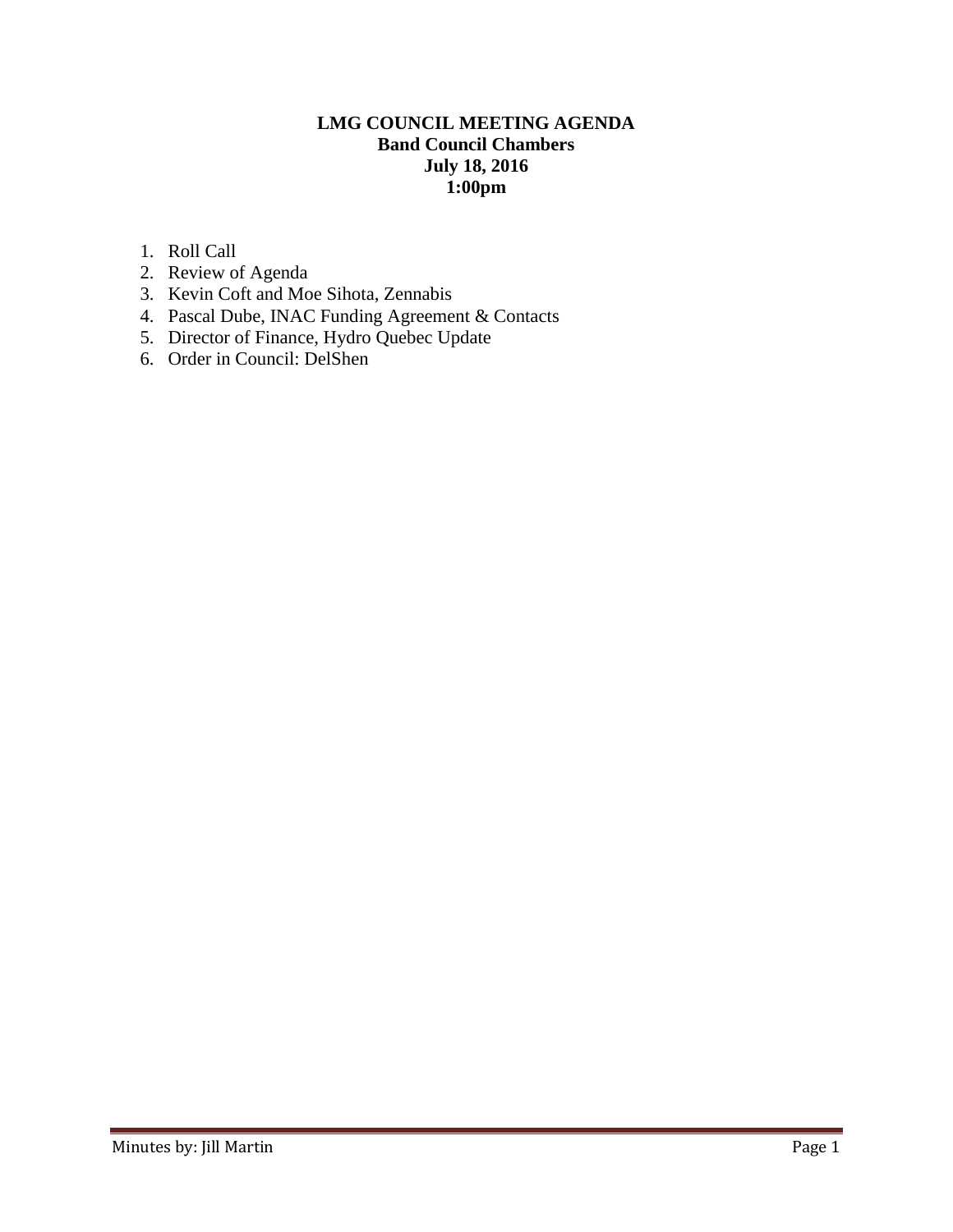### **1. Roll Call**

### **LMG COUNCIL ATTENDEES:**

Chief Darcy Gray Councillor Sheila Swasson Councillor Lloyd Alcon Councillor Sky Metallic Councillor John Murvin Vicaire Councillor Calvin Barnaby Councillor Lorna Sook (Phone) Councillor Wendell Metallic Councillor Cathy Martin

### **Absent:**

Councillor Kevin Methot Councillor Gordon Isaac Jr. (Surgery) Councillor Annette Barnaby (Work) Councillor Chris Wysote (Sundance)

### **2. Adoption of the Agenda**

A motion was presented to accept the agenda with one item of hiring added onto the Agenda.

Moved: Councillor Calvin Barnaby Second: Councillor Lloyd Alcon Passed: Passed

#### **3. Kevin Coft and Moe Sihota, Zennabis Presentation**

Zennabis is looking for Listuguj to invest. Large percent of Zennabis is all medicinal marijuana. The building is high security. There will be a senior person involved and only the senior person can get into the room where the marijuana is grown, and all employees have to be reviewed by Health Canada. Opportunity for employment of community members of Listuguj. Training opportunities will be provided to allow community members the skills to work in the Zennabis facility. Training will take place a Kwantlen Polytechnic University. Currently Zennabis is at the Pre-inspection stage.

#### **4. Pascal Dube, INAC Funding Agreement & Contract**